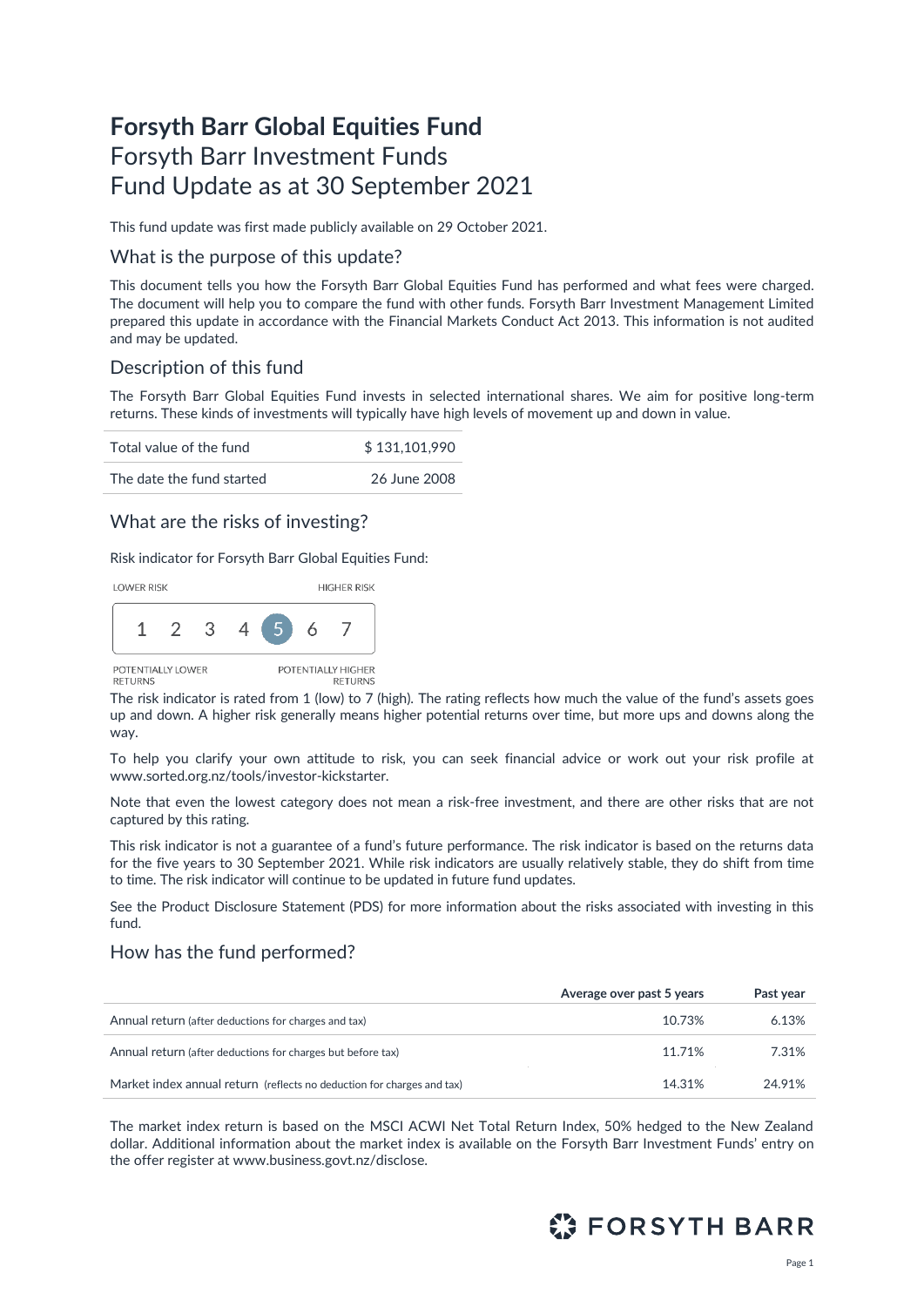# Annual return graph



This shows the return after fund charges and tax for each of the last 10 years ending 31 March. The last bar shows the average annual return for the last 10 years, up to 30 September 2021.

Important: This does not tell you how the fund will perform in the future.

Returns in this update are after tax at the highest prescribed investor rate (PIR) of tax for an individual New Zealand resident. Your tax may be lower.

### What fees are investors charged?

Investors in the Forsyth Barr Global Equities Fund are charged fund charges. In the year to 31 March 2021 these were:

|                                                       | % of net asset value <sup>1</sup> |
|-------------------------------------------------------|-----------------------------------|
| Total fund charges                                    | 1.54%                             |
| Which are made up of:                                 |                                   |
| Total management and administration charges including | 1.54%                             |
| Manager's basic fee                                   | 1.52%                             |
| Other management and administration charges           | $0.02\%$ <sup>2</sup>             |
| Total performance-based fees                          | 0.00%                             |
|                                                       | Dollar amount per investor        |
| Other charges                                         | \$0.00                            |
|                                                       |                                   |

Investors are not currently charged any other fees. See the PDS for more information about fees. Small differences in fees and charges can have a big impact on your investment over the long term.

#### **Example of how this applies to an investor**

Jane had \$10,000 in the fund at the start of the year and did not make any further contributions. At the end of the year, Jane received a return after fund charges were deducted but before tax of \$731 (that is 7.31% of her initial \$10,000). This gives Jane a total return after tax of \$613 for the year.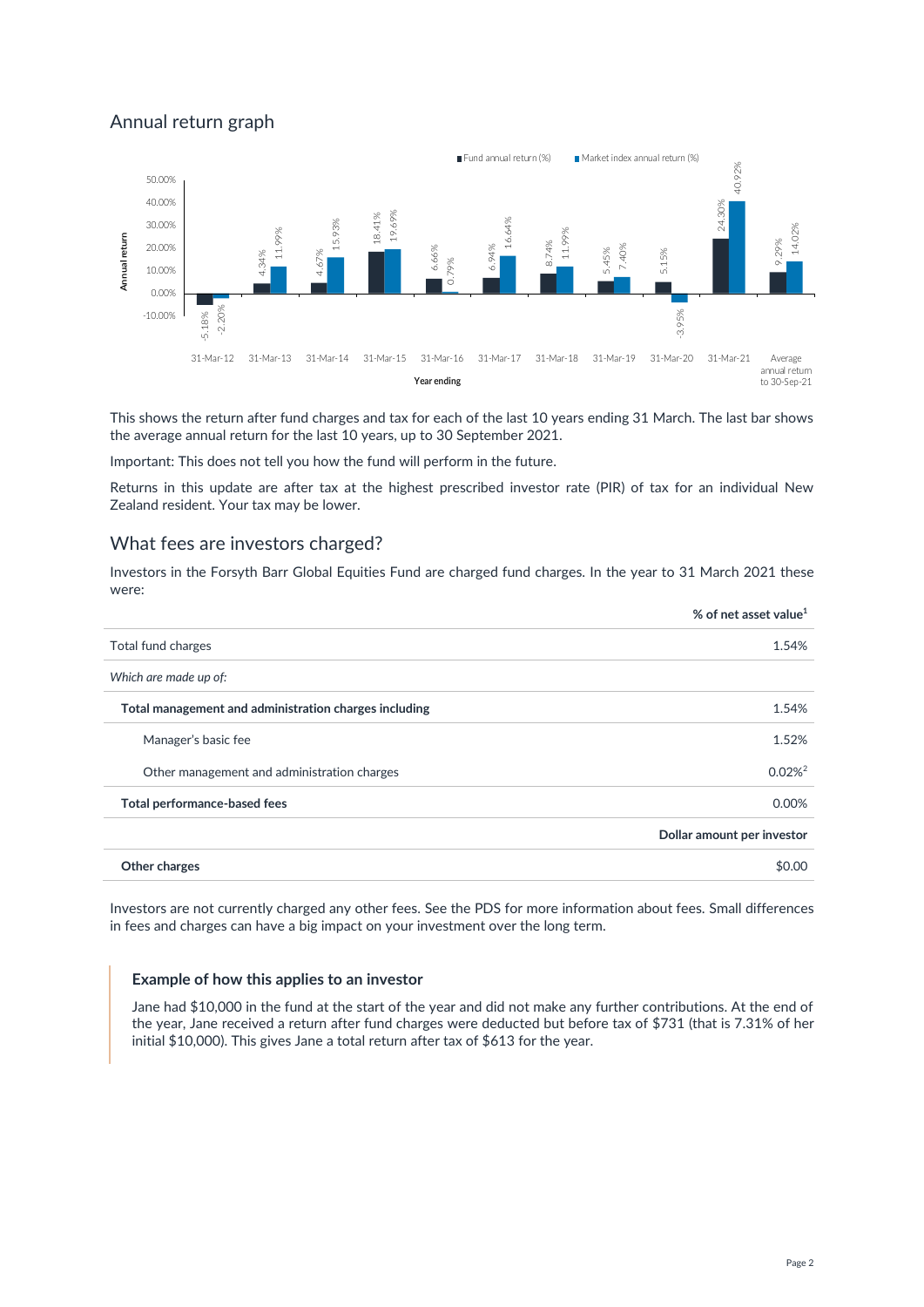# What does the fund invest in?

This shows the types of assets that the fund invests in.



#### Actual investment mix

#### Target investment mix

| Cash and cash equivalents    | 10.00%   |
|------------------------------|----------|
| New Zealand fixed interest   | 0.00%    |
| International fixed interest | 0.00%    |
| Australasian equities        | $0.00\%$ |
| International equities       | 90.00%   |
| Listed property              | $0.00\%$ |
| Unlisted property            | $0.00\%$ |
| Commodities                  | 0.00%    |
| Other                        | 0.00%    |
|                              |          |

### Top 10 investments

|    | Name                                | Percentage of fund net<br>assets | <b>Type</b>               | Country              | <b>Credit rating</b><br>(if applicable) |
|----|-------------------------------------|----------------------------------|---------------------------|----------------------|-----------------------------------------|
| 1  | ANZ transactional bank<br>account   | 9.08%                            | Cash and cash equivalents | New Zealand          | AA-                                     |
| 2  | Amazon.com, Inc.                    | 4.92%                            | International equities    | <b>United States</b> |                                         |
| 3  | Visa Inc.- Class A Shares           | 4.59%                            | International equities    | <b>United States</b> |                                         |
| 4  | Salesforce.com, Inc.                | 3.96%                            | International equities    | <b>United States</b> |                                         |
| 5  | Microsoft Corporation               | 3.70%                            | International equities    | <b>United States</b> |                                         |
| 6  | Citigroup Inc                       | 3.03%                            | International equities    | <b>United States</b> |                                         |
| 7  | Takeda Pharmaceutical Co<br>Limited | 2.97%                            | International equities    | Japan                |                                         |
| 8  | Mondelez International Inc          | 2.70%                            | International equities    | <b>United States</b> |                                         |
| 9  | Apple Inc.                          | 2.61%                            | International equities    | <b>United States</b> |                                         |
| 10 | Baxter International Inc.           | 2.58%                            | International equities    | <b>United States</b> |                                         |

The top 10 investments make up 40.14% of the fund.

We actively manage the fund's foreign currency exposures. As at 30 September 2021, these exposures represented 90.92% of the value of the fund. After allowing for foreign currency hedges in place, 54.97% of the value of the fund was unhedged and exposed to foreign currency risk.